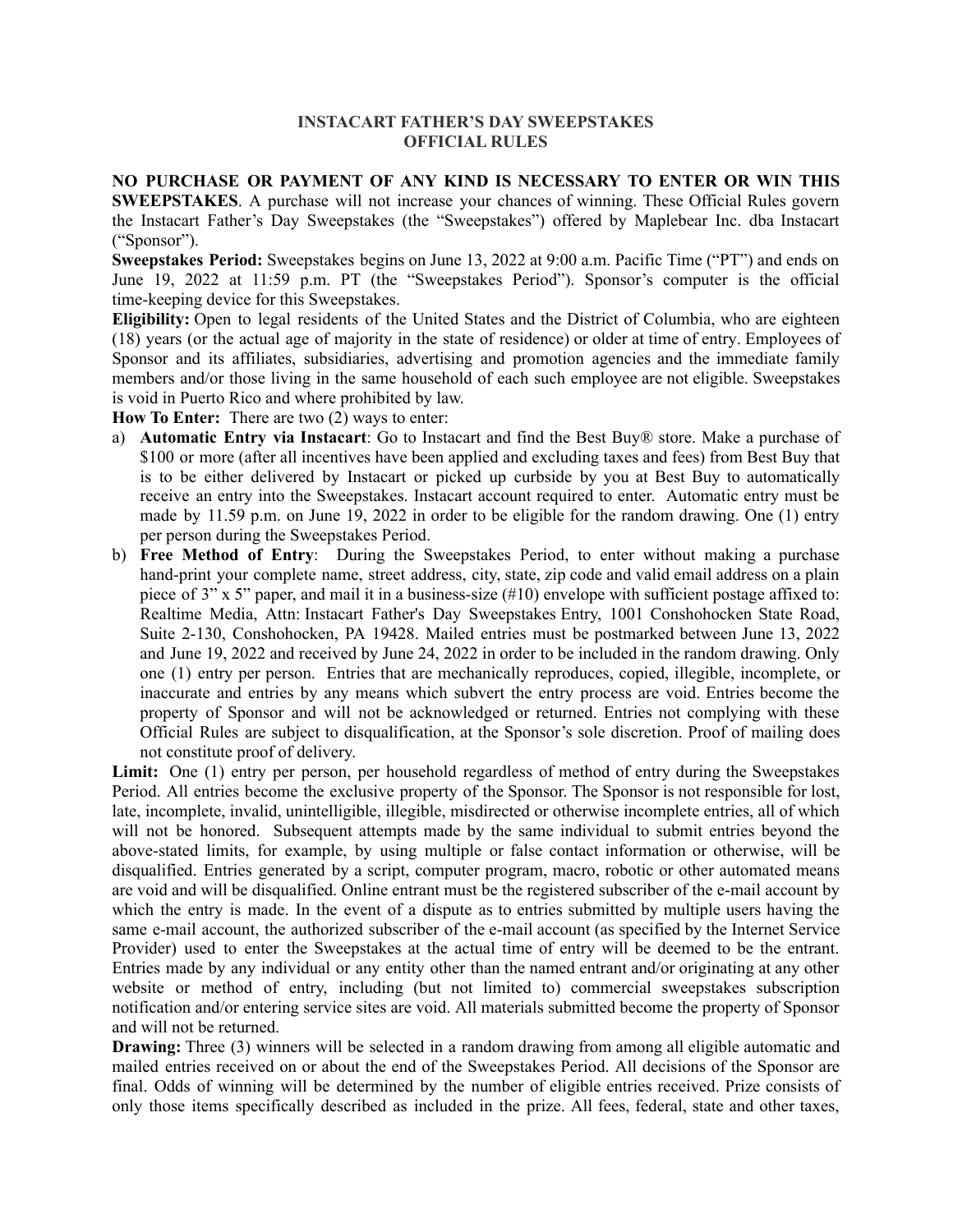costs and expenses relating to the use, acceptance and possession of the prize are the sole responsibility of the winner.

Prize: Each winner will receive a Sony True Wireless Noise Cancelling In-Ear Headphones and a \$500 Instacart gift card. Instacart account and credit card required to redeem the Instacart gift card portion of the prize. Prizes will be mailed to verified winners at their home addresses. No cash equivalent available and prize is non-transferable and no substitution will be made except as provided herein at the Sponsor's sole discretion. Sponsor reserves the right to substitute any listed prize for one of equal or greater value if the designated prize should become unavailable for any reason. Any portion of the prize not accepted or unclaimed and/or unused by the winner will be forfeited and will not be substituted and no additional compensation will be provided. Approximate Retail Value ("ARV") of each Prizes: \$780. ARV of all Prizes: \$2,340.

**Notification:** Potential winners will be notified by e-mail on or about July 8, 2022. If a potential winner cannot be contacted within forty-eight (48) hours of notification, does not timely respond or if prize or prize notification is returned as undeliverable, an alternate potential winner will be randomly selected. Upon prize forfeiture, no payment or other compensation will be made to the original potential winner. Recipient of such notification must sign and return an affidavit of eligibility, liability and publicity release within seven (7) days of acceptance or an alternate potential winner may be selected. In the event that a potential winner is disqualified for any reason, Sponsor will award the prize to an alternate winner by random drawing from among all remaining entries. Also, if the approximate retail value of the prize is \$600 or more, a Social Security Number or Individual Taxpayer Identification Number is required to be provided to Sponsor for issuance of a 1099 Form. In the event of noncompliance with any requirement, the non-complying potential winner will be disqualified. No substitution, exchange or transfer of prize except by Sponsor, in which case a prize of equal or greater value will be substituted.

**Release:** By participating in the Sweepstakes, each entrant unconditionally accepts and agrees to comply with and abide by these Official Rules and the decisions of Sponsor, including the interpretation of these Official Rules and its exercise of discretion, which will be final and binding in all respects. Entrants are solely responsible for their own actions and agree to hold harmless Sponsor, Best Buy Stores, L.P. and their parent, subsidiaries, divisions and related companies, together with and the respective officers, directors, employees, agents, successors, assigns and licensees of each of them, and those companies supplying prizes (collectively the "Released Parties") from any liability for losses, damages or injuries arising in connection with their participation in the Sweepstakes or the award or use of a prize.

**Publicity:** Acceptance of a prize constitutes consent to Sponsor's use of winner's name, likeness, photograph, voice, opinions and/or hometown and state for promotional purposes in any media, worldwide, (including but not limited to internet and television broadcast) without further consent or compensation except where prohibited.

**General Conditions:** Sponsor and each of its affiliates, subsidiaries, parent corporations, and their respective officers, directors, shareholders, employees and agents, are not responsible for any incorrect or inaccurate entry information, theft, tampering, destruction, or unauthorized access to, or alteration of entries; any error, omission, interruption, defect or delay in operation or transmission of any Sweepstakes-related website; failure of any entry to be received by Sponsor due to technical problems or human error; printing or other errors. Sponsor reserves the right to modify, suspend or terminate the Sweepstakes in the event that it becomes necessary due to circumstances beyond Sponsor's control. In the event the Sweepstakes is terminated early, a potential winner will be selected from all eligible entries received at the time of termination. The Sponsor reserves the right in its sole discretion to disqualify any individual it finds to be tampering with the entry process or the operation of the Sweepstakes or to be acting in violation of the Official Rules, or in an unsportsmanlike or disruptive manner. Any attempt by any person to undermine the legitimate operation of the Sweepstakes may be a violation of criminal and civil law, and, should such an attempt be made, the Sponsor reserves the right to seek damages from any such person to the fullest extent permitted by law. The Sponsor's failure to enforce any term of these Official Rules shall not constitute a waiver of that provision.